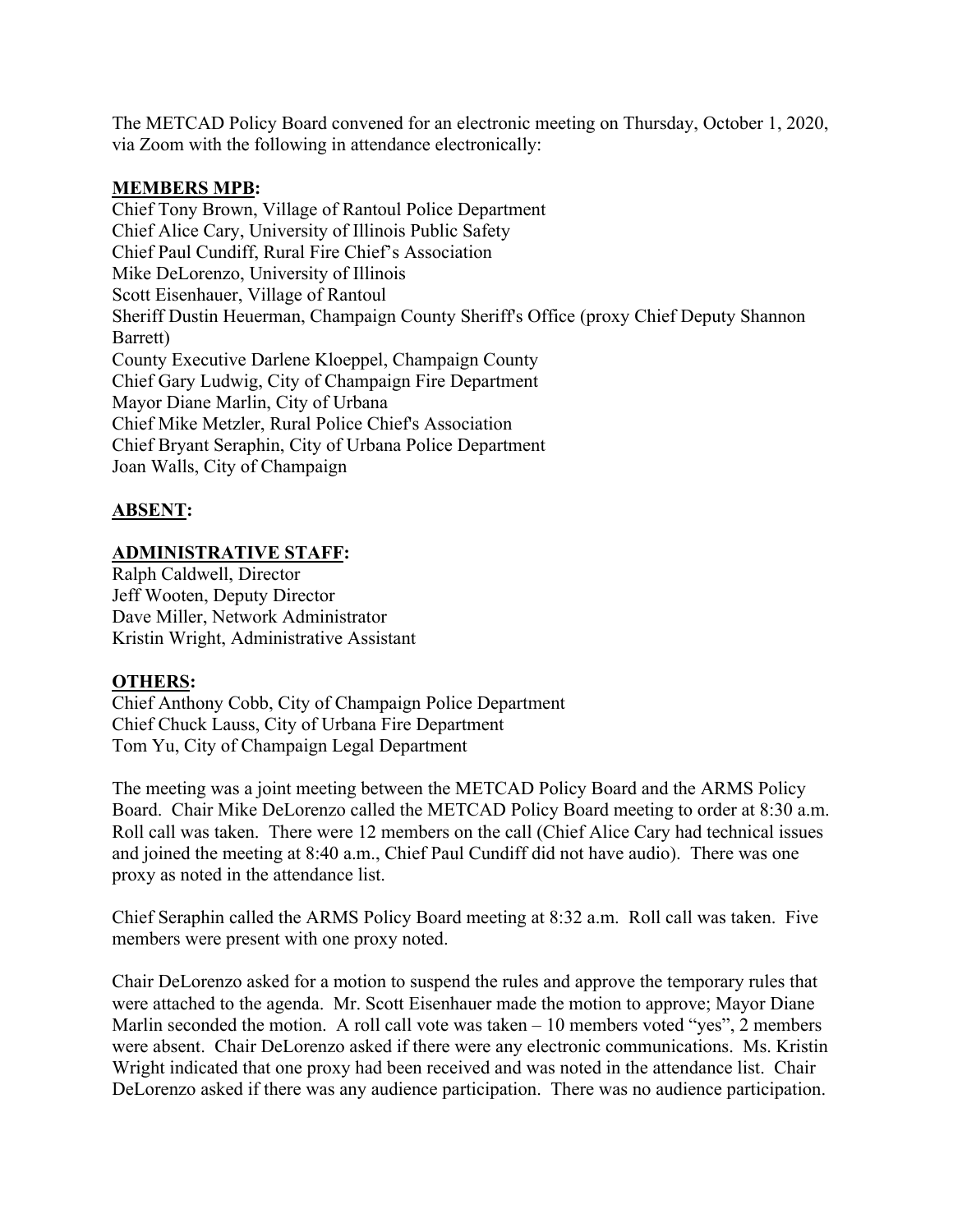Chief Seraphin asked if there was any public input for the ARMS Policy Board meeting. Mr. Hess reported that there was none. Chair DeLorenzo asked for a motion to approve the April 23, 2020 minutes; County Executive Darlene Kloeppel made a motion to approve the minutes from the April 23, 2020 METCAD Policy Board meeting; Ms. Joan Walls seconded the motion. Roll call vote was taken; 10 members voted "yes", 2 members were absent. Motion carried.

There were no action items. Chair DeLorenzo opened discussion regarding the Public Safety Record Management System. Director Caldwell began with a history of METCAD's current relationship with Tyler. METCAD's current CAD vendor had been bought out by another vendor and the current system was no longer supported. He explained that when Tyler was chosen, Vermilion County, METCAD's back-up, had recently installed Tyler New World as their CAD system. He also mentioned that the City of Champaign had purchased the financial software previously. METCAD signed a contract with Tyler for the New World CAD system.

Mr. Sanford Hess provided a brief history of the ARMS record management system. He explained that the technology is very outdated. It has become increasingly difficult to work on the system and to find people who are knowledgeable about the technology since it was written in the 80's. There are two major projects involving ARMS right now – one is the implementation of the new CAD system and the other one is preparing for the Federal NIBRS requirement. Both are very large projects and Urbana has very limited staff. Purchasing Tyler RMS will move everyone forward into current technology.

Mr. Tom Yu reviewed the proposed IGA for the new RMS Policy Board. There will be an overlap with both systems. The new Policy Board is recommended to be called the Public Safety Record Management System Policy Board and like METCAD, will include two representatives from each agency, an Administrative representative and a Public Safety representative. The Board will operate like the METCAD Policy Board currently operates – it will meet monthly to vote upon budget items and administrative items. The initial Board will include five agencies: the City of Champaign, the City of Urbana, the Village of Rantoul, Champaign County, and the University of Illinois. There will be opportunity to add new members in the future but that will be something for the Board to consider in the future. The plan is for the lead agency to be the City of Champaign and it will provide the same services that it provides for METCAD. The intent is that METCAD would enter into an agreement with the new Board to hire new staff and implement the system. The funding formula follows the METCAD formula and is based on the number of sworn officers per agency divided by the total number of sworn officers of all agencies combined. There is an initial fiscal budget attached to the agreement. Once the agreement is signed, each party is agreeing to pay for the costs and estimated reoccurring costs. Mr. Yu then asked Ms. Kay Nees to review the budget documents.

Ms. Nees reviewed the financial documents. The budget was prepared so that the project can start immediately once each agency agrees to the agreement and costs. The total amount of the projected is estimated to be about \$827,000. This is different than the previous quotes that had been shared because costs have been broken out that are specific to each agency such as the driver's license readers and any custom integration. The amounts to be paid by each agency are broken out based on the number of sworn officers and also includes the Department of Justice grant that Champaign County received.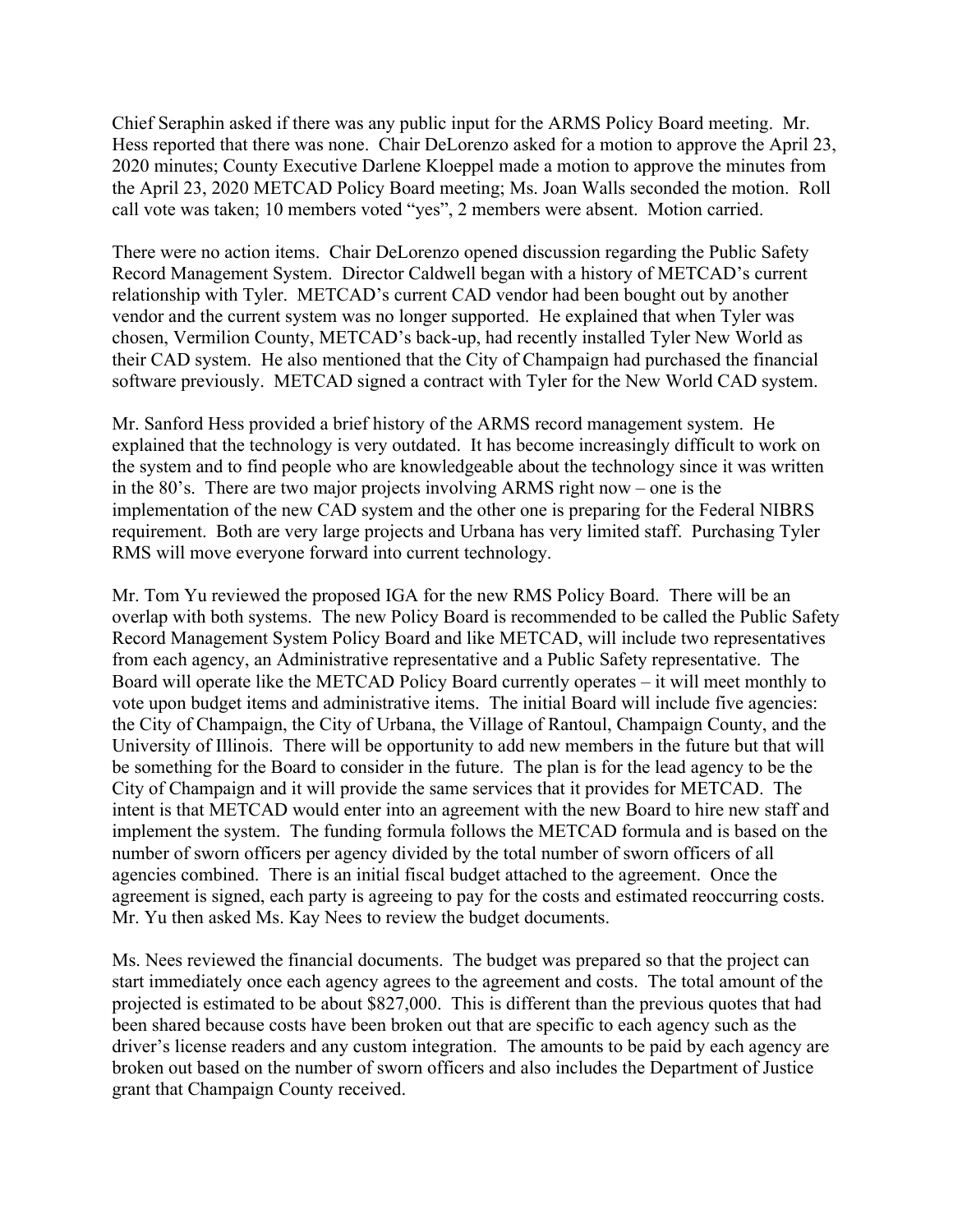She then reviewed the projected costs for each agency throughout the implementation process and the wind down of the existing system. FY 23/24 shows the approximate cost for each year thereafter. This assumes that the agreement with Tyler would be signed by December 31, 2020, and that the fiscal year would be the same as METCAD which begins July 1. The billing would be done the same as METCAD in quarterly invoices.

Chief Deputy Shannon Barrett asked how the billing will be done since the County operates their fiscal year like the calendar year. Ms. Nees explained that the costs will be split into quarters which should allow for the overlap in fiscal years.

Mr. Scott Eisenhauer asked what employees are included in the budget. Ms. Nees stated that there is an RMS Administrator listed in the costs. The costs are based on how much time the new employee would be spending on the new system and at the same time, how much time METCAD existing employees would be spending on the new RMS system. The amount works out to be about the same cost as one full time position but really it is based on multiple employees' time. The time will be tracked because staff doesn't want to run into a situation where the time should be billed to RMS even though the work is being performed by METCAD employees.

Mayor Diane Marlin asked for an example of a custom integration. Ms. Nees provided an example from the Champaign Police Department. Champaign has an alarm system that they wanted integrated so that information is allowed to flow back and forth between the two systems. Each agency has a list of their own systems. Mr. Eisenhauer asked if there are other modules available from Tyler that would work in place of existing systems so that integrations don't have to be built. Mr. Hess responded that there probably is but it is a case by case analysis. It will depend on the situation if there is a current contract in place or if the Tyler module will replace it completely.

Chief Seraphin asked about the plan of converting the existing data. Mr. Hess stated that there is a line item specifically for that work. Chief Seraphin asked if there is a specific date that has been decided as to how far back the data will go. Mr. Hess responded that that is something that still needs to be determined. Not all data will be converted since the original implementation. It hasn't been finalized but Mr. Hess anticipates the severity of the crime will indicate how far back the data is retained but that will need to be determined by the Board.

Chief Seraphin asked about the future costs of ARMS. Ms. Nees said that she felt that like the existing fund balance should cover any additional costs that might occur from ARMS but it depends on how long the current system will need to operate.

Chief Seraphin asked if there is a current administrative CAD person at METCAD and could the two positions be combined in the future depending on workload. Director Caldwell responded that it's hard to say at this point since staff hasn't operated an RMS system before, but it will be looked at as the project continues.